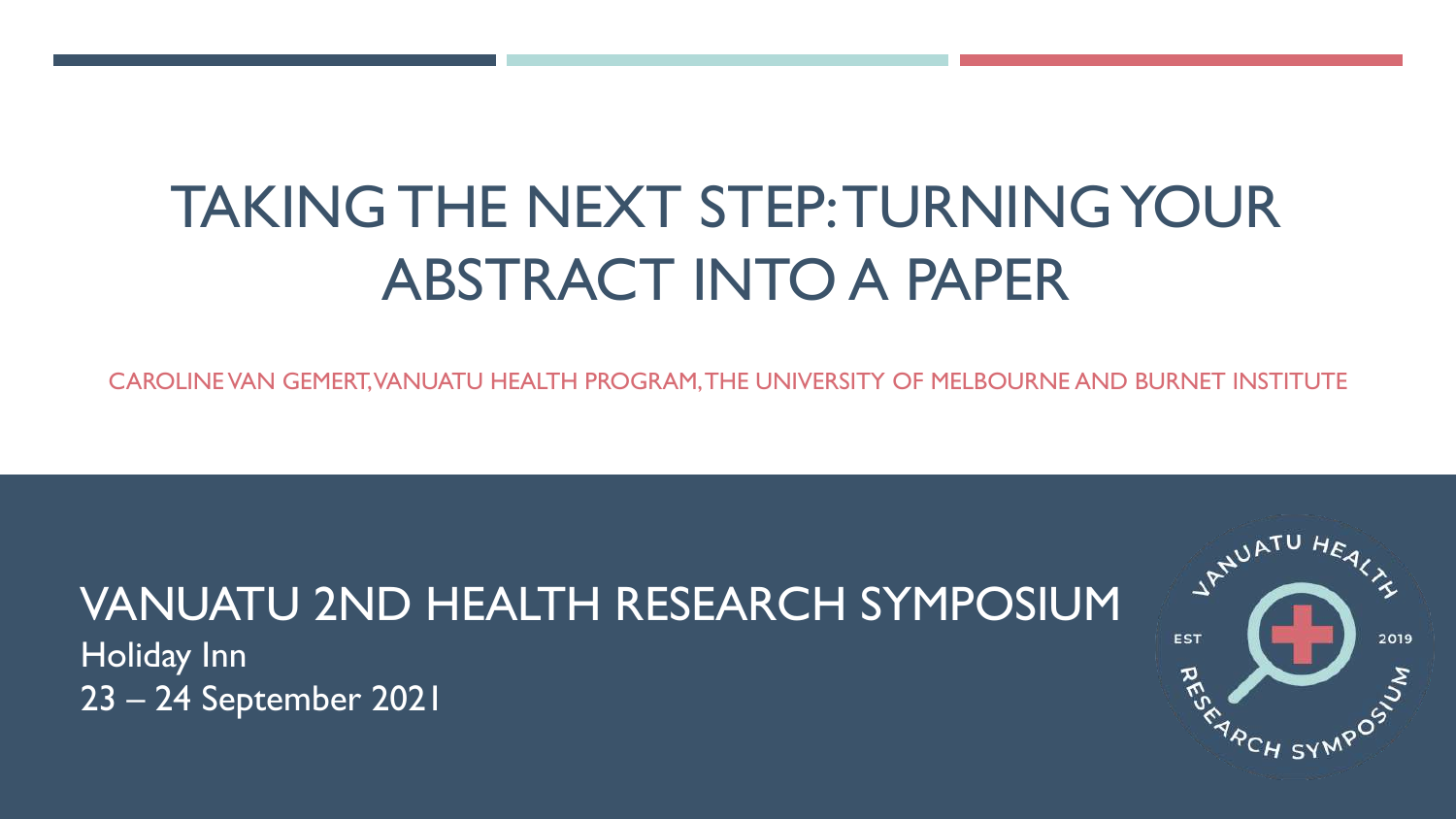### RESEARCH LIFECYCLE



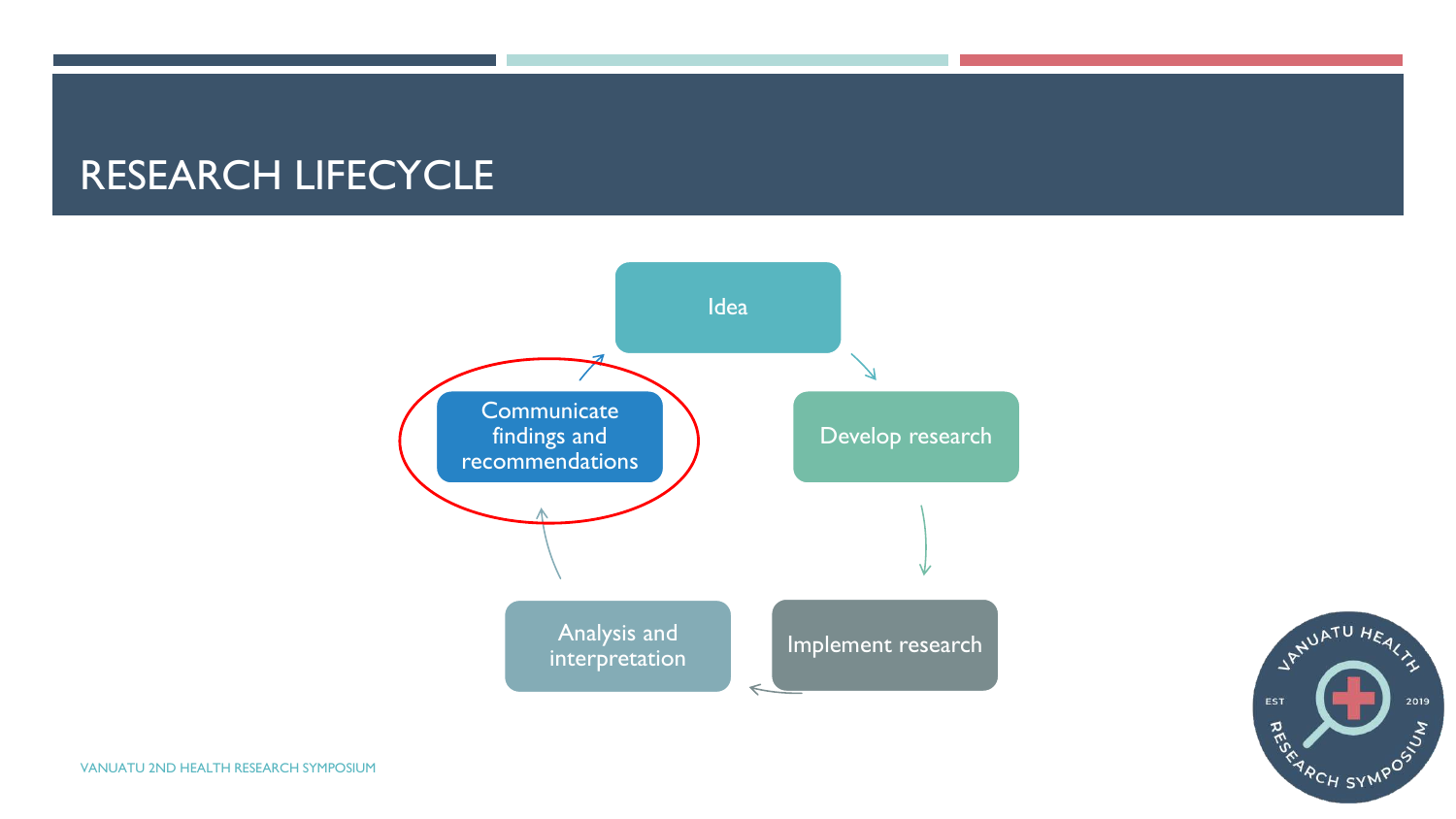# WAYS TO COMMUNICATE RESEARCH FINDINGS

■ Conferences

**Peer-reviewed journals** 

- **Plain English statements**
- **Media releases**
- Workshops

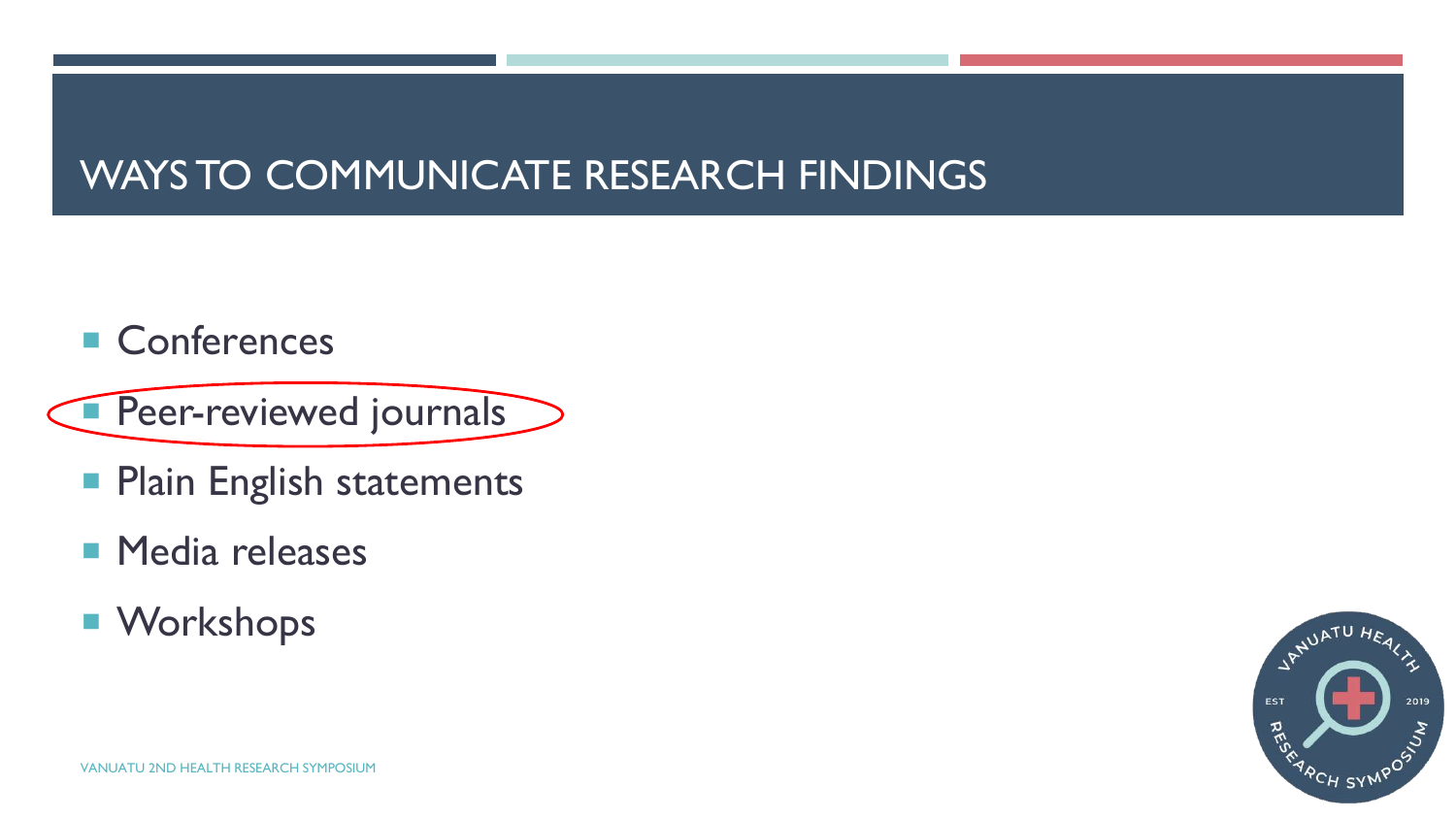# WHY PUBLISH MEDICAL, NURSING AND PUBLIC HEALTH RESEARCH?

- To contribute to the discussion
- To communicate something new or interesting
- To build the body of knowledge on a topic
- For academic and career development

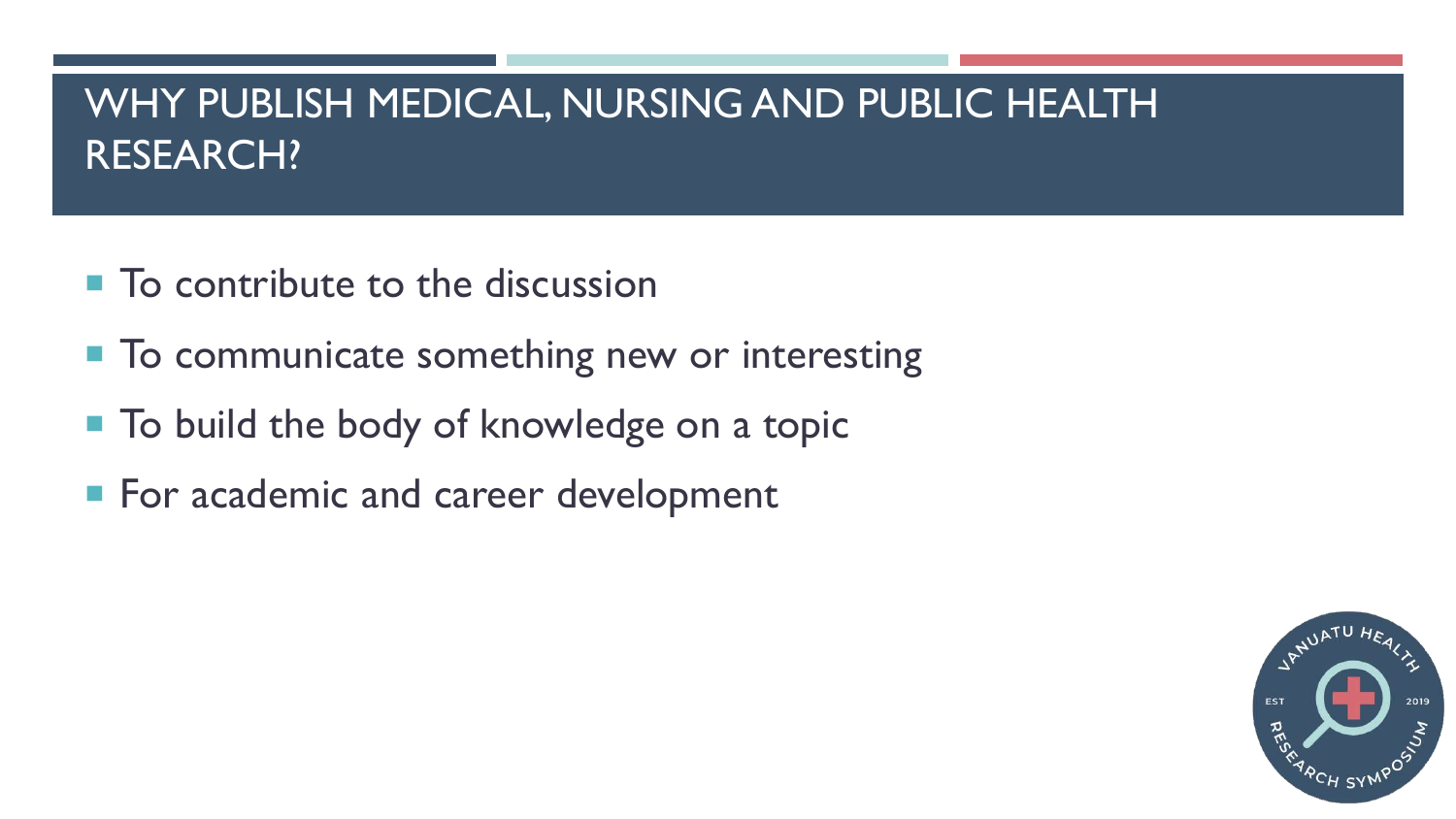# CITATIONS WITH "VANUATU" IN THE TITLE IN PUBMED IN THE PAST 5 YEARS

#### **Number of citations with Vanuatu in the title**

#### **Number of publications by topic**



0

5

10

15

20

25

30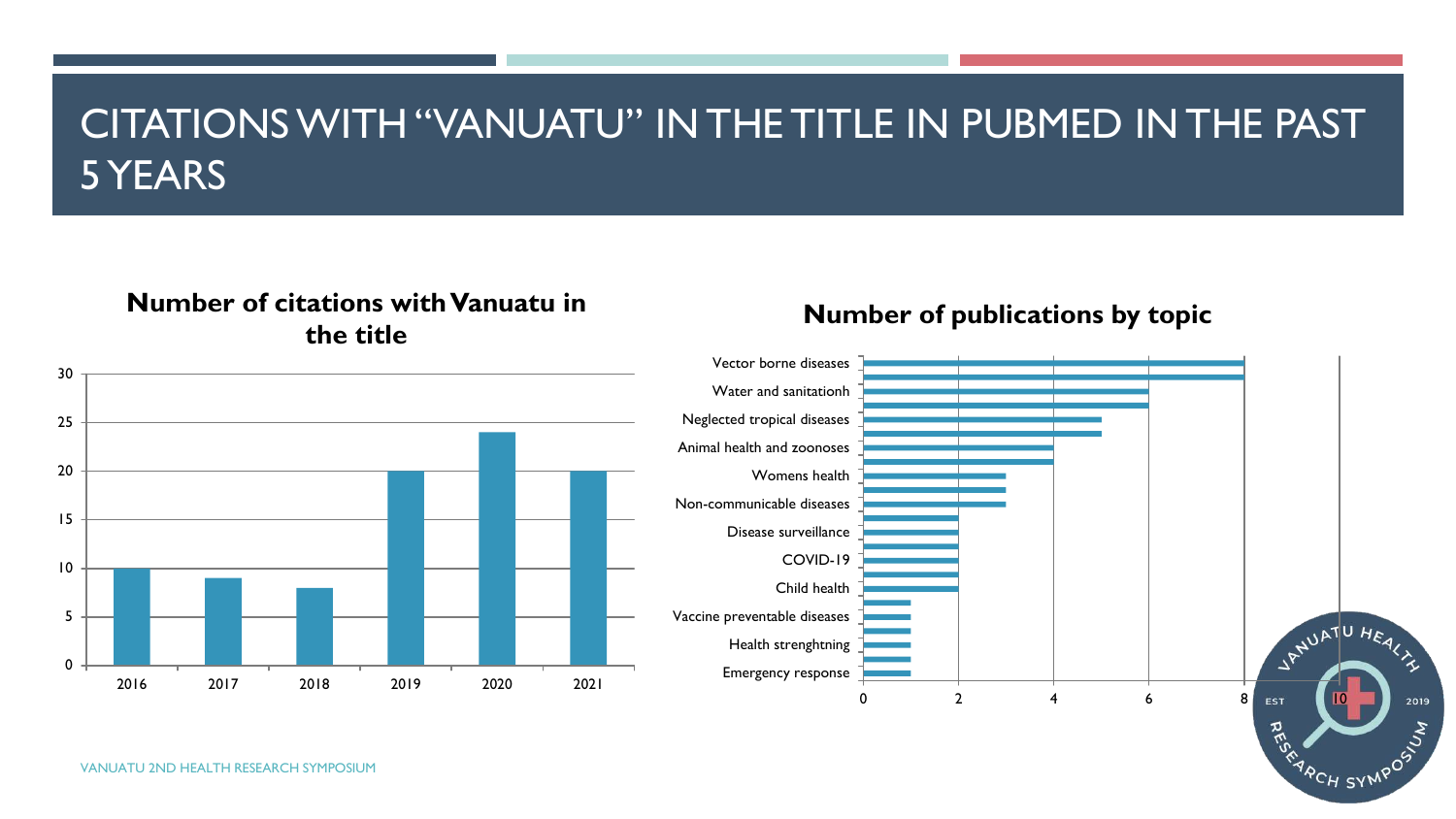## OVERVIEW OF PUBLISHING

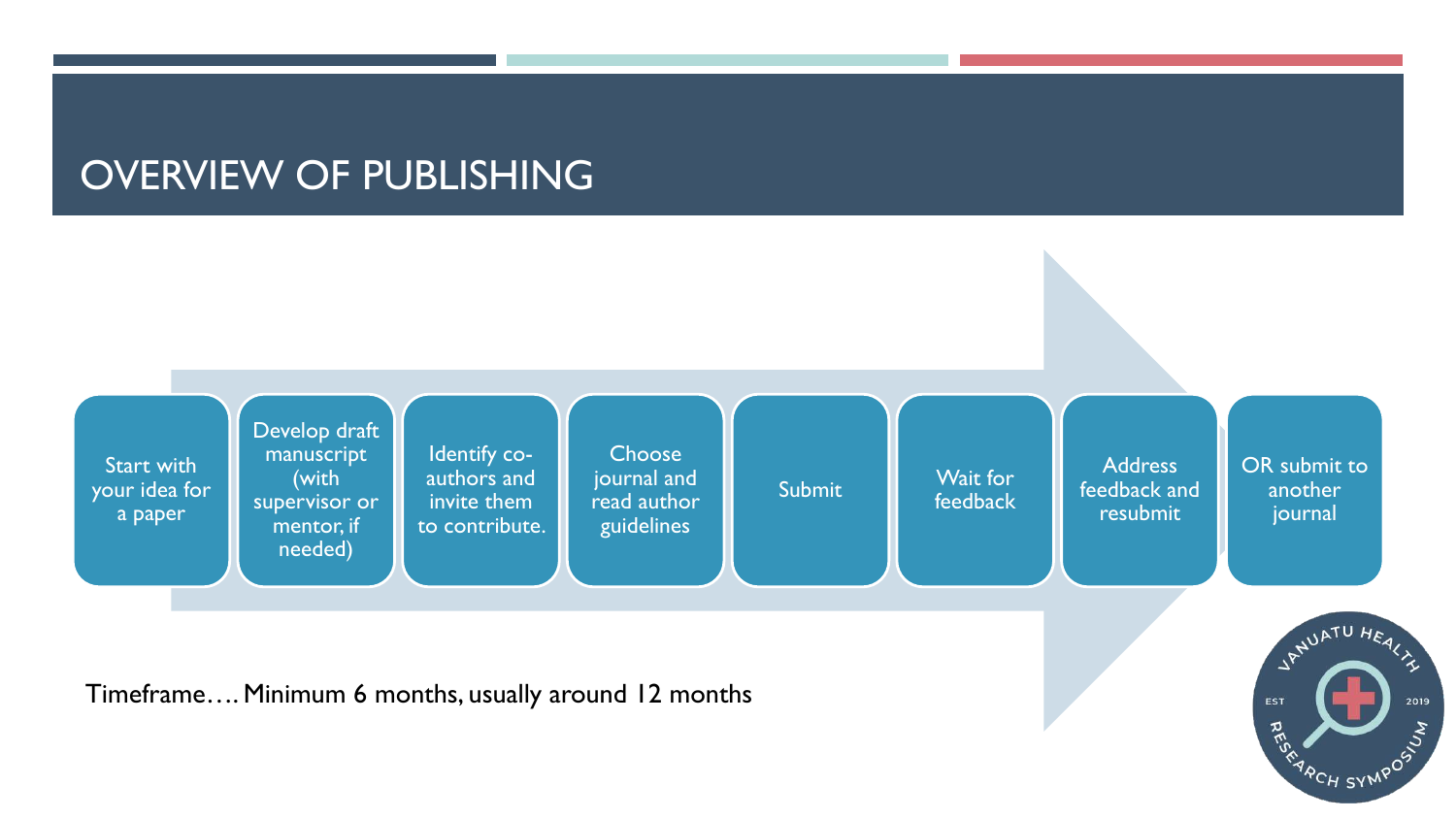### 1. START WITH YOUR IDEA

### **Your Symposium oral or poster presentation!**

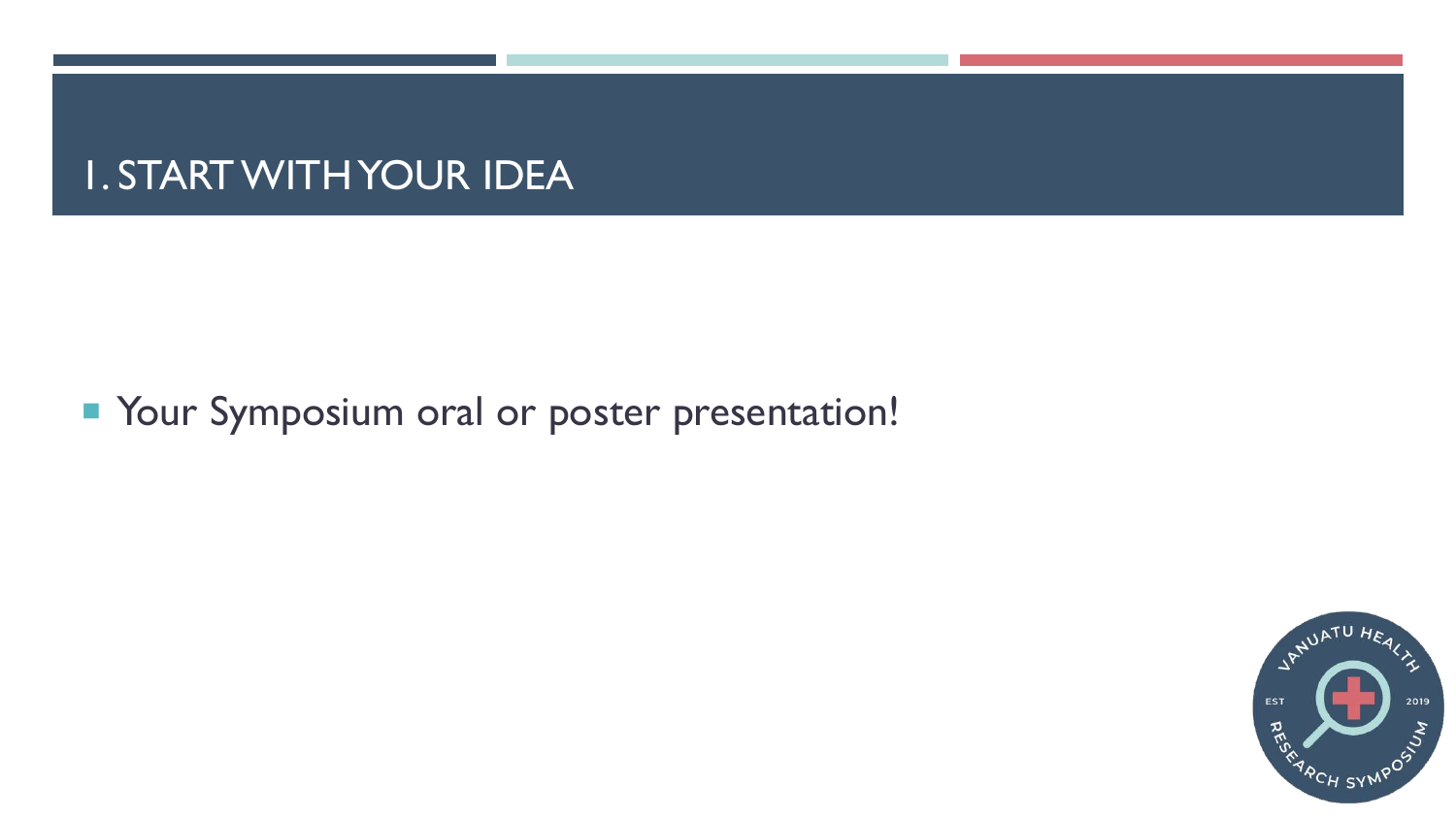# 2. DEVELOP DRAFT MANUSCRIPT

- Generally drafted by the lead author with input from the senior author
- Co-authors may be asked to provide input at any stage
- Its ok to circulate something that isn't "polished"

#### **General structure:**

- **Title page:** 
	- **Authors**
	- **Keywords**
- Abstract (~250 words)
- Manuscript (~3000 words)
	- **Background and objetive**
	- **Methods**
	- **Results**
	- **Conclusion**
- **References** 
	- **Useful to use reference manager such as EndNote** Mendeley (free)

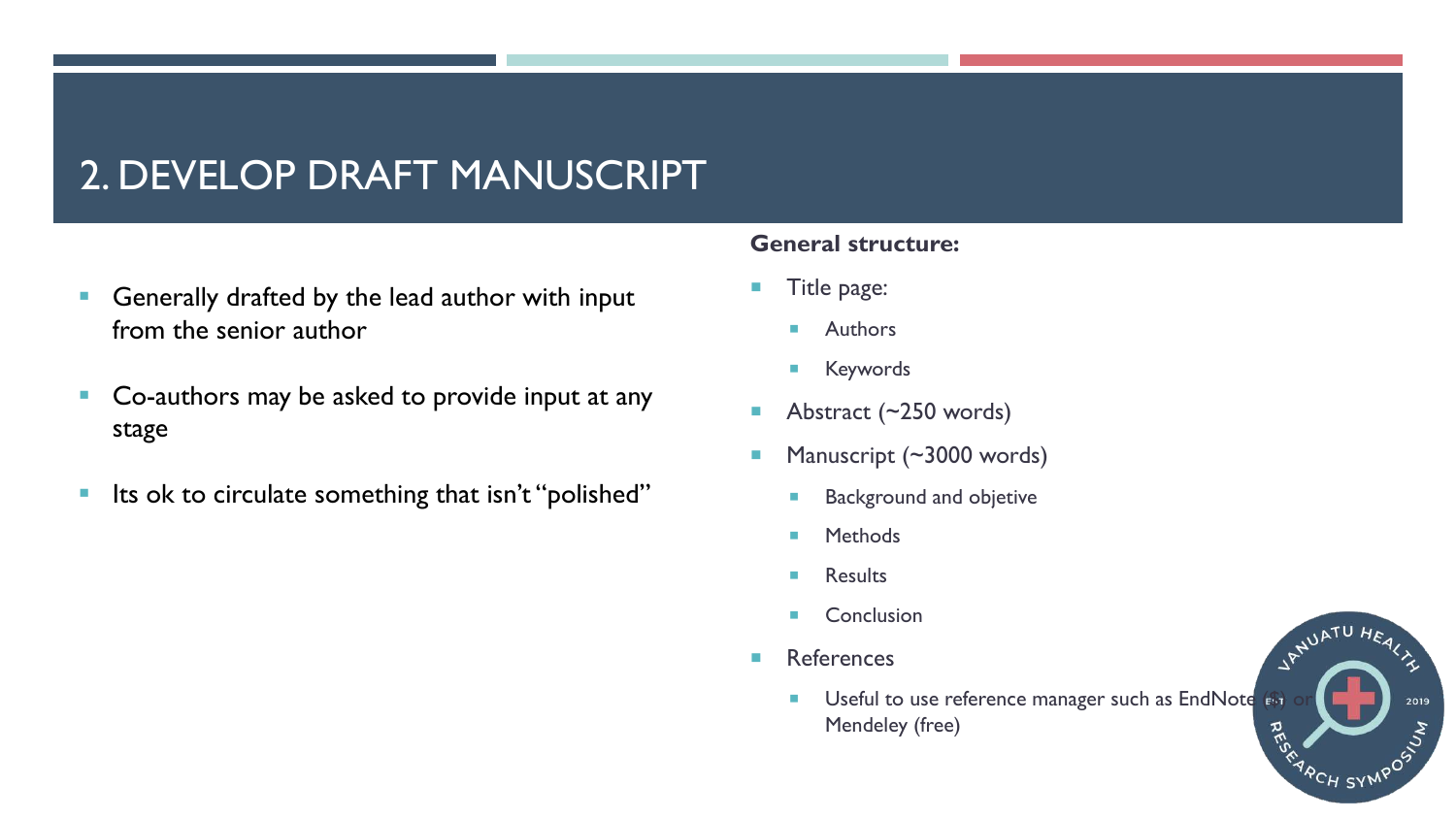# 3. IDENTIFY CO-AUTHORS

#### **Any person who has made a significant contribution to a journal article**

- Conception, design, interpretation AND
- Drafting of work AND
- Approved the publication
- Offer the opportunity to contribute rather than automatically "gifting" authorship
- Commonplace to use the *Recommendations for the Conduct, Reporting, Editing, and Publication of Scholarly work in Medical Journals*
- Author placement:
	- Generally the first author is the lead author
	- Generally the last author is the senior author
	- Level of participation dictates authorship order

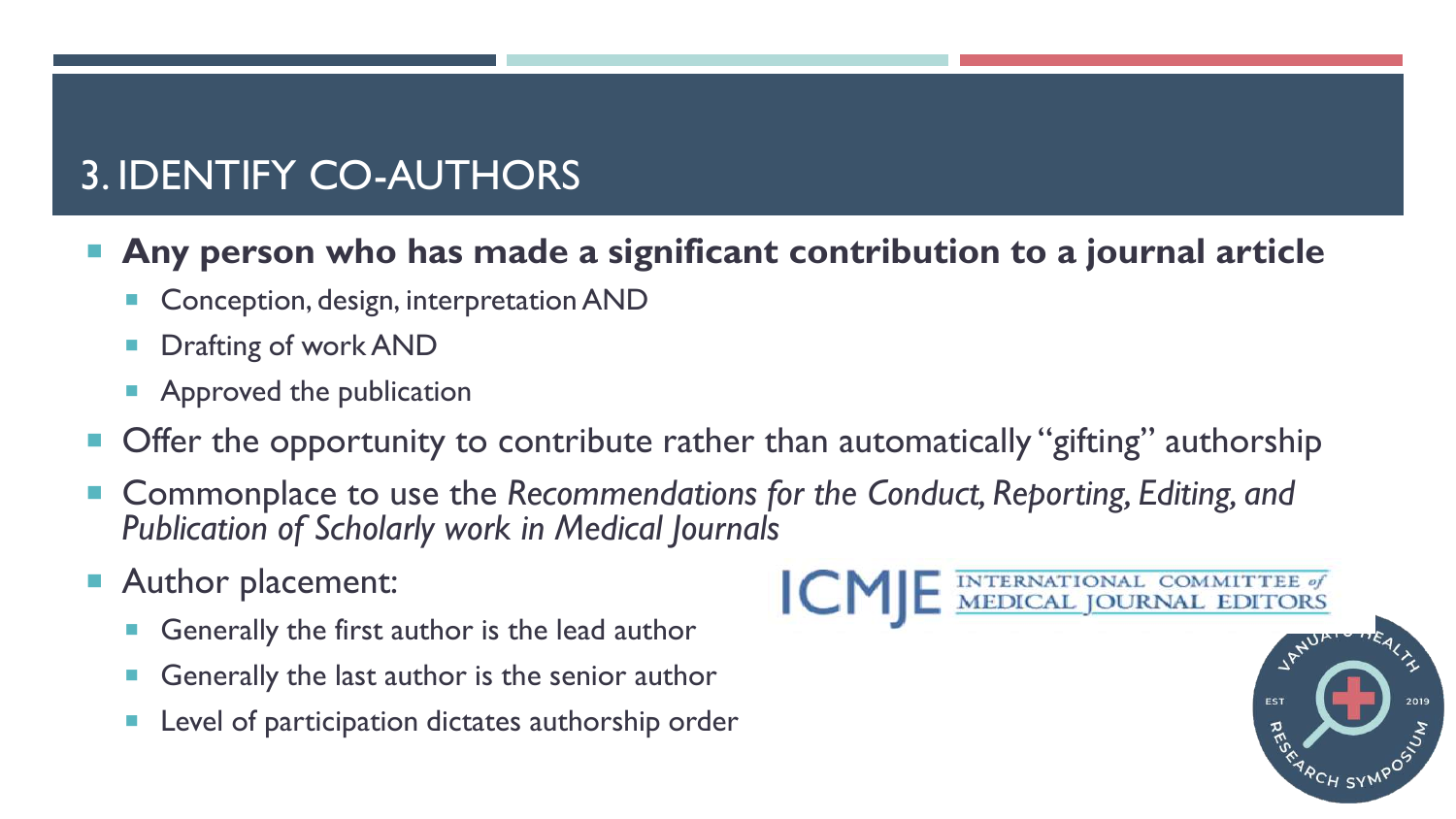# 4. CHOOSE A JOURNAL

#### **Produci** Discipline specific

- **International or regional?**
- **<https://jane.biosemantics.org/suggestions.php>**
- **Quality of the journal**
	- **Impact factor**
	- **D** Other metrics
	- General rule start at a "reasonable" top and work your way down
- **Cost**
	- Cost to publish can be free or <US\$<2000
- **Accessibility to readers**
	- Regional journals
	- **D** Open access
	- **Medline indexed**



| These journals have articles most similar to your input |  |  |  |  |
|---------------------------------------------------------|--|--|--|--|
| 'pacific and public health."                            |  |  |  |  |

Confie

| ience | <b>Journal</b>                                                                                                            | Article<br>Influence <sup>O</sup> | <b>Articles</b> |
|-------|---------------------------------------------------------------------------------------------------------------------------|-----------------------------------|-----------------|
|       | Asia-Pacific (ournal of public health Listling-Indexed                                                                    | 0.4                               | Show articles   |
|       | Western Pacific surveillance and response journal : WPSAR Library mailly open norms. Medline indexed PMC                  |                                   | Show articles   |
|       | Australian and New Zealand journal of public health High-minity open access Medline-indexed                               | 0.9                               | Show articles   |
|       | Reviews on environmental health Madline-indexed                                                                           |                                   | Show articles   |
|       | International journal of environmental research and public health units public public public stress. Meditive indexed PMS | 0.7                               | Show articles   |
|       | Antibiotics (Basel, Switzerland) <mark>Linn minility open noones</mark> PMC                                               |                                   | Show articles   |
|       | PLoS medicine High-quality open access Medline-indexed PMC                                                                | 7.0                               | Show articles   |
|       | Tropical medicine and infectious disease <b>in this public square access DMC</b>                                          |                                   | Show articles   |
|       | Emerging infectious diseases <b>Light quality open access</b> Medline Indexed PMC                                         | 2.5.                              | Show articles   |
|       | American journal of preventive cardiology <b>Hole quality open nonnel DMS</b>                                             |                                   | Show articles   |
|       | Hepatology international Medilme-Indexed                                                                                  | 0.6                               | Show articles   |
|       | Public health research & practice Highlaguailty open access. Medline-indexed                                              |                                   | Show articles   |
|       | Journal of health care for the poor and underserved Mediline-Indexed                                                      | 0.5                               | Show articles   |
|       | Canadian journal of public health = Revue canadienne de sante publique [ [adline-indexed [1916]                           | 0.7                               | Show articles   |
|       | Journal of public health management and practice : JPHMP [Modline-indexed]                                                | 0.6                               | Show articles   |
|       | International journal of pediatric otorhinolaryngology [ colline indexed]                                                 | 0.4                               | Show articles   |
|       | Globalization and health High-quality open access Medilne-Indexed PMC                                                     | 1.1                               | Show articles   |
|       | Journal of public health (Oxford, England) Meditine-Indoxed TIME                                                          | $1.0 -$                           | Show articles   |
|       | Journal of racial and ethnic health disparities bustline indexed                                                          |                                   | Show articles   |
|       | Harm reduction journal little-quality open access. Meditive-indexed [PMC]                                                 | 0.8                               | Show articles   |
|       | BMC pregnancy and childbirth Liligh quality open aboss. Medline indexed DMC                                               | 0.9                               | Show articles   |
|       | <b>Virology Medline-Indexed</b>                                                                                           | 1.0                               | Show articles   |

2019

RES

<sup>'A</sup>CH SYN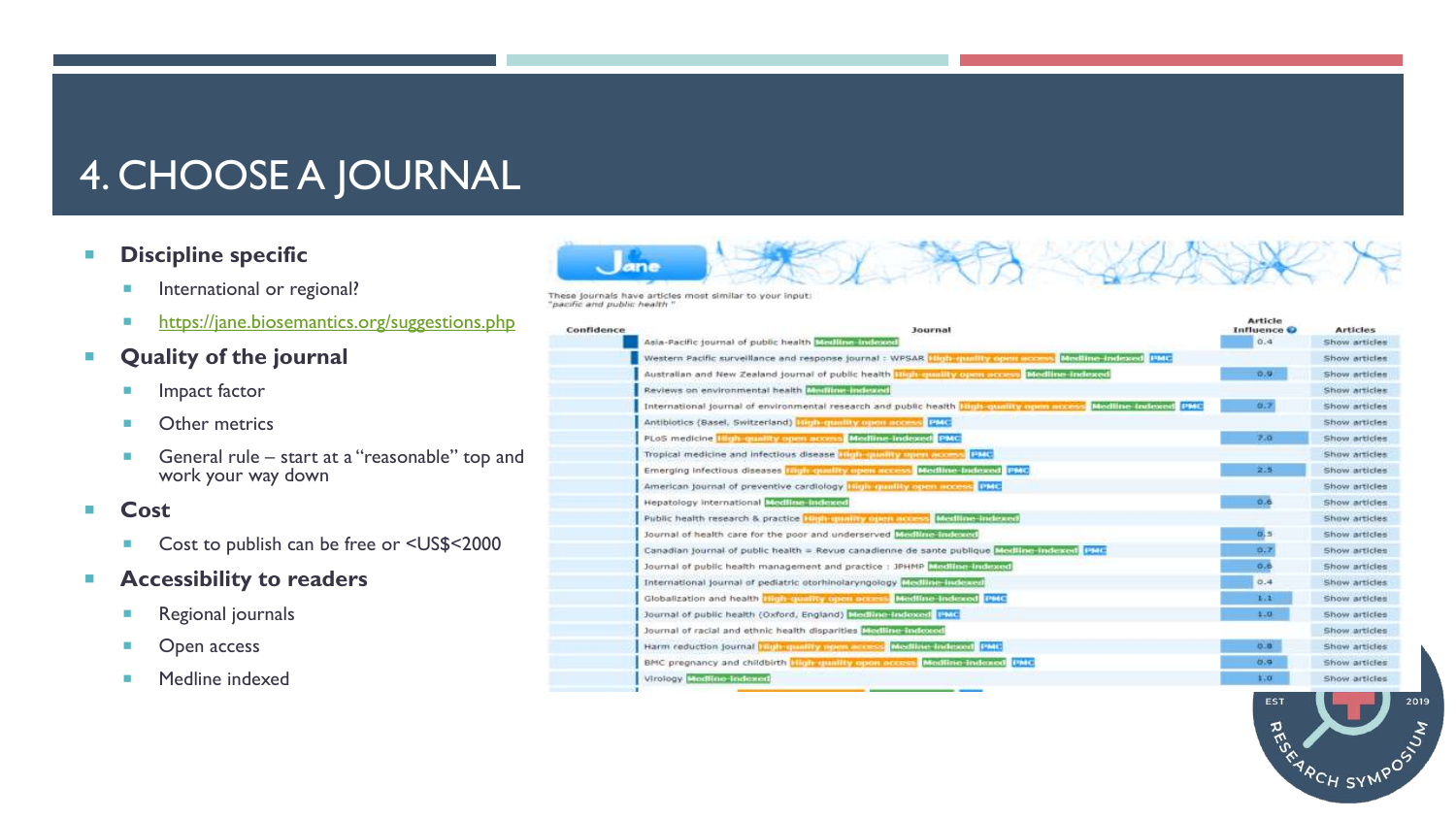# TOP JOURNALS IN MEDICINE 2017

|    | Journal name                       | Impact<br>factor | <b>Items</b><br>published | Issues<br>per. |
|----|------------------------------------|------------------|---------------------------|----------------|
|    |                                    | 2017             | 2015 and 2016             | Year           |
| 1  | New England Journal<br>of Medicine | 72.406           | 670                       | 52             |
| 2  | Lancet                             | 47.831           | 646                       | 52             |
| 3  | Journal of the American            | 44.405           | 410                       | 48             |
|    | Medical Association (JAMA)         |                  |                           |                |
| 4  | <b>British Medical Journal</b>     | 20.785           | 446                       | 52             |
| 5  | Annals of Internal Medicine        | 17.135           | 150                       | 24             |
| 6  | <b>JAMA Internal Medicine</b>      | 16.538           | 275                       | 12             |
| 7  | <b>PLOS Medicine</b>               | 11.862           | 286                       | 12             |
| 8  | Journal of Cachexia,               | 9.697            | 88                        | 4              |
|    | Sarcopenia and Muscle              |                  |                           |                |
| 9  | <b>BMC Medicine</b>                | 7.901            | 418                       |                |
| 10 | Journal of Internal<br>Medicine    | 7.598            | 194                       | 12             |

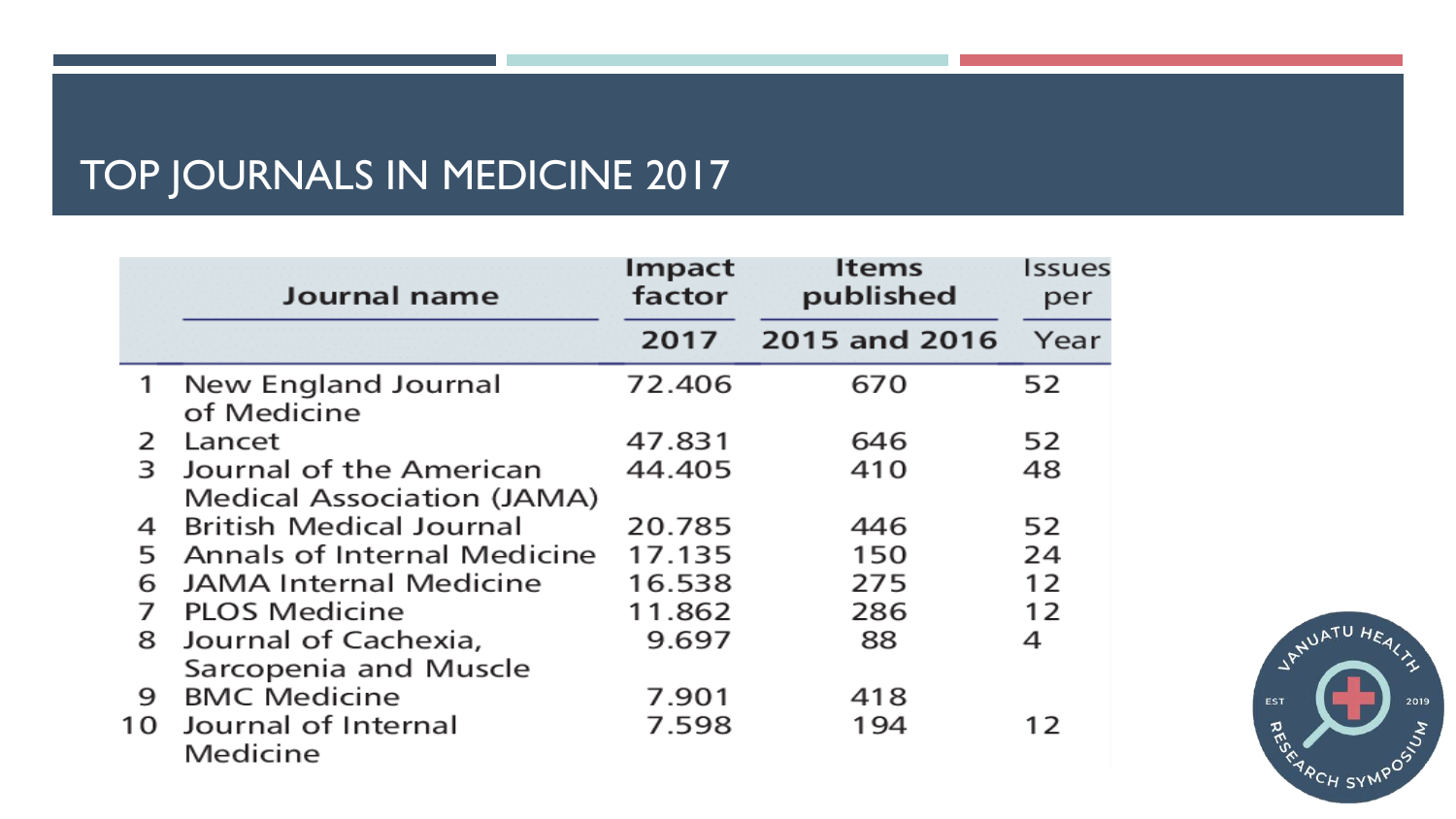# 5. SUBMIT

- Role of lead author
- Read the "authorship guidelines" in your chosen journal and format the way they requested it
- **Most journals have an online submission platform**
- **May require forms to be signed by co-authors**
- Reywords, separate files for title page, manuscript, figures and tables  $s_{\mu}$  and table  $s_{\mu}$  and table  $s_{\mu}$  and  $t$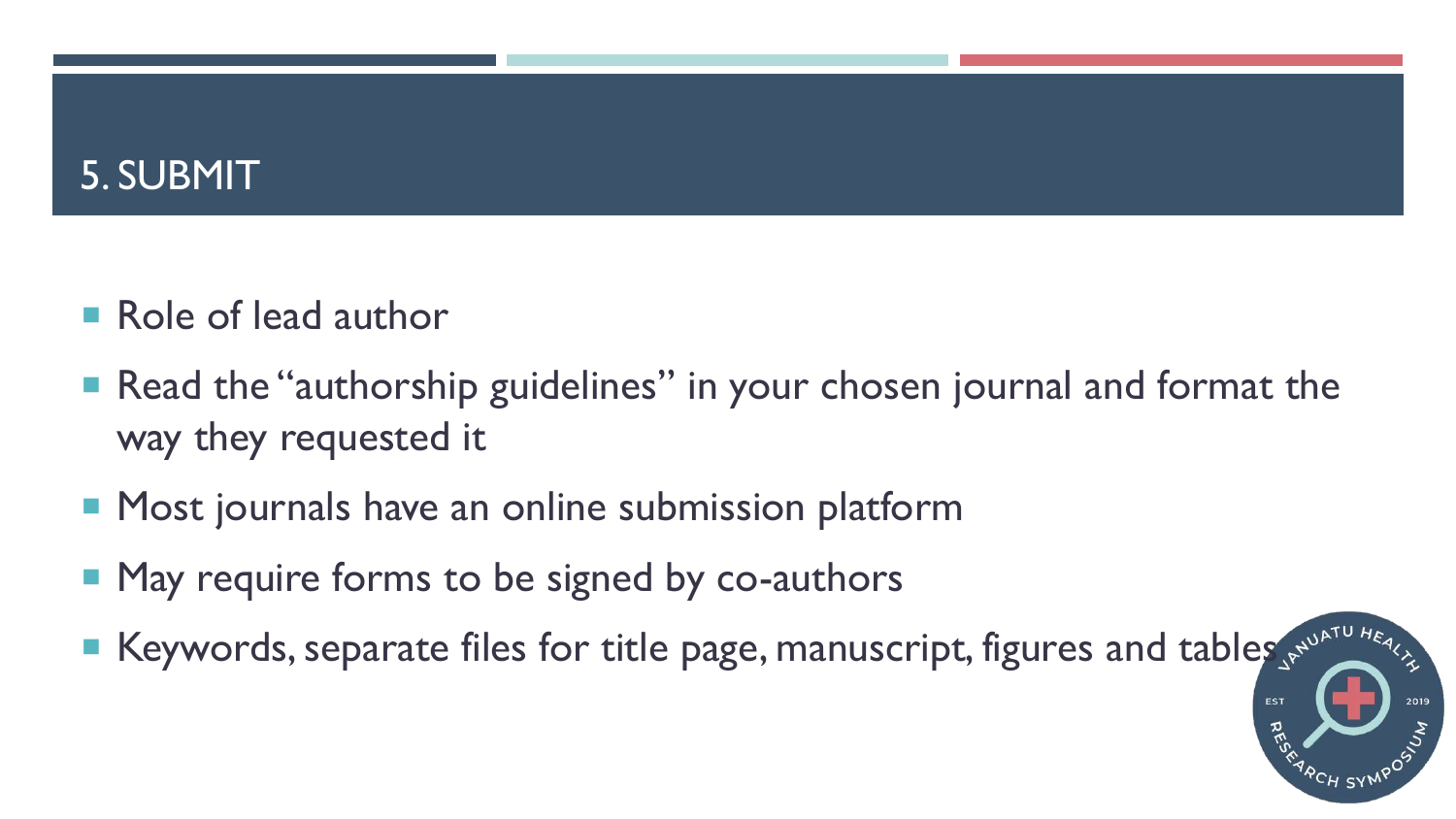### 6. WAIT FOR FEEDBACK



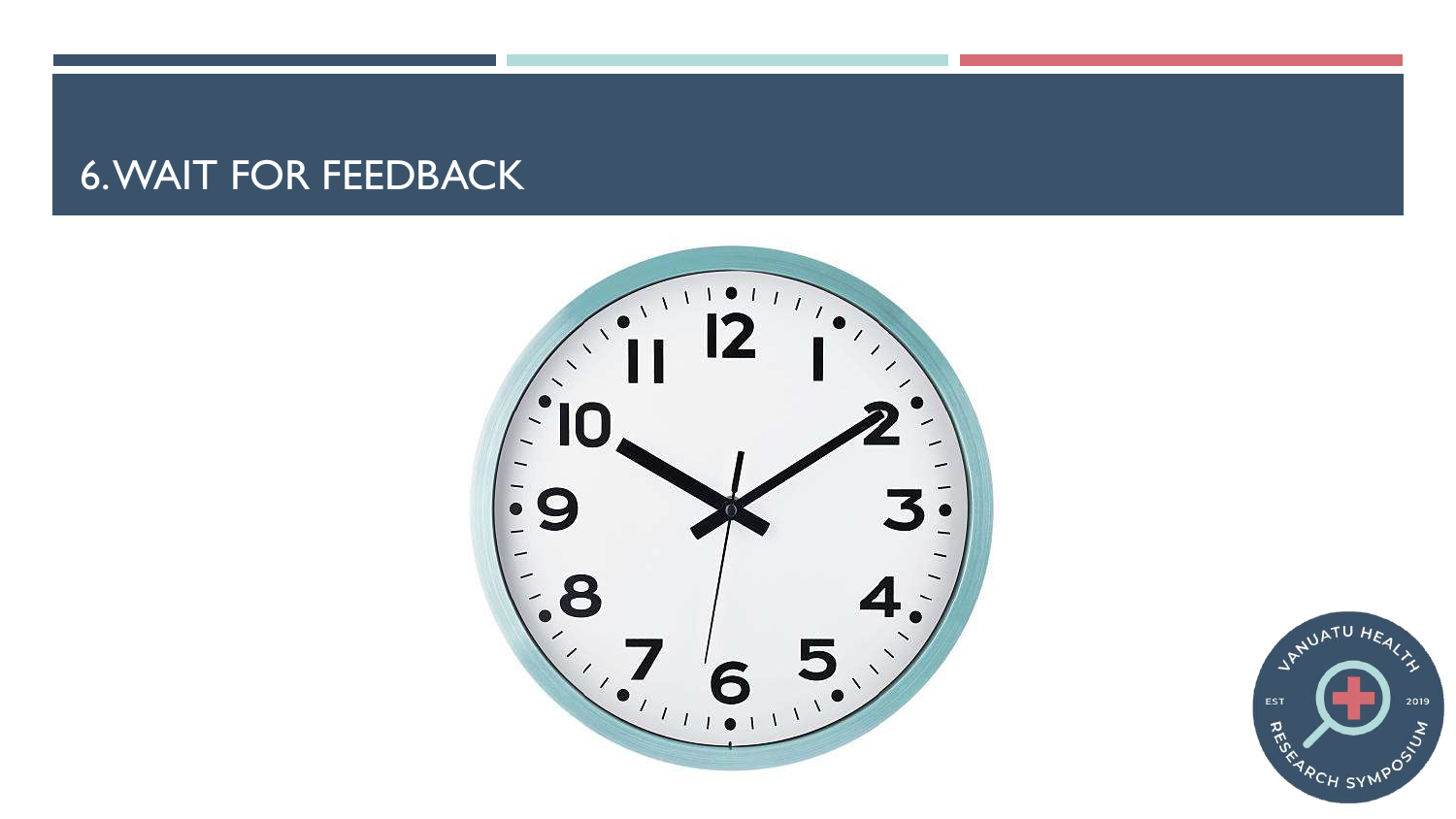# 7. ADDRESS FEEDBACK

- Responsibility of the lead author, often asks for co-authors feedback
- Sometimes feedback can be harsh – don't take it personally!
- Very politely, respond to each comment one by one
- You may not agree with all comments or suggestions – but you need to give an answer if the comment has been addressed or not
- 2. Reviewer 2
	- 2.1. General comments on manuscript: The manuscript try to report on surveillance and the challenges but it ends up with a mixture of surveillance and other activities.

We have edited the manuscript to ensure it is focused on describing the surveillance activities.

2.2. Was the surveillance system described sufficiently?: No Comment on system description: The description of the system was not structure well

The structure of the manuscript has been edited to improve flow and ease of read.

2.3. Were the limitations of the surveillance system adequately discussed?:No. Comment on limitations: human resources, network of Infectious Substance Shippers and EBS were not mentioned

We note that the limitations identified by the reviewer are also relevant to this surveillance system, however due to space requirements have not been able to include in this manuscript. However, we believe that the revised structure of the manuscript strengthens the overall description of the system.

2.4. Were recent and relevant references cited?: Yes. Comment on references: Some references listed in the reference part were not cited in the text body.

We have reviewed the manuscript to ensure that all references are cited in the text body, and made amendments as necessary.

- 3. Reviewer 3
	- 3.1. The definition and surveillance and its scope were not given in the paper. The paper described not only surveillance but also other interventions and lab support, case investigation, isolation, and quarantine. If the definition of surveillance on page 704 of the "Control of Communicable Diseases Manual" (20th Edition) is acceptable, then it is suggested the Methods and Results parts of the paper could be reorganized. If the structure is

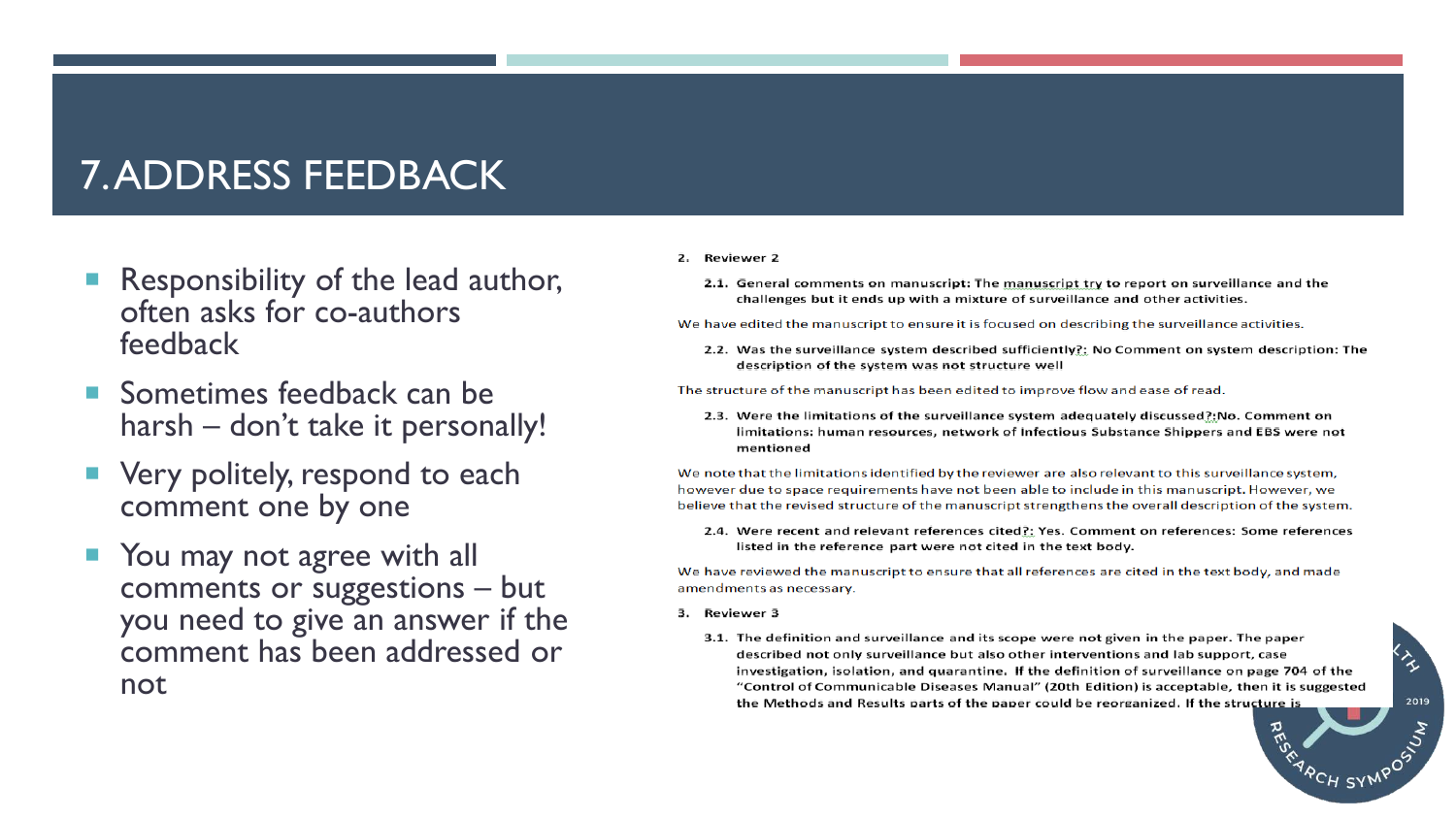# 8. OR RESUBMIT

- I It can take a few attempts to find a paper a home
- Don't be discouraged!

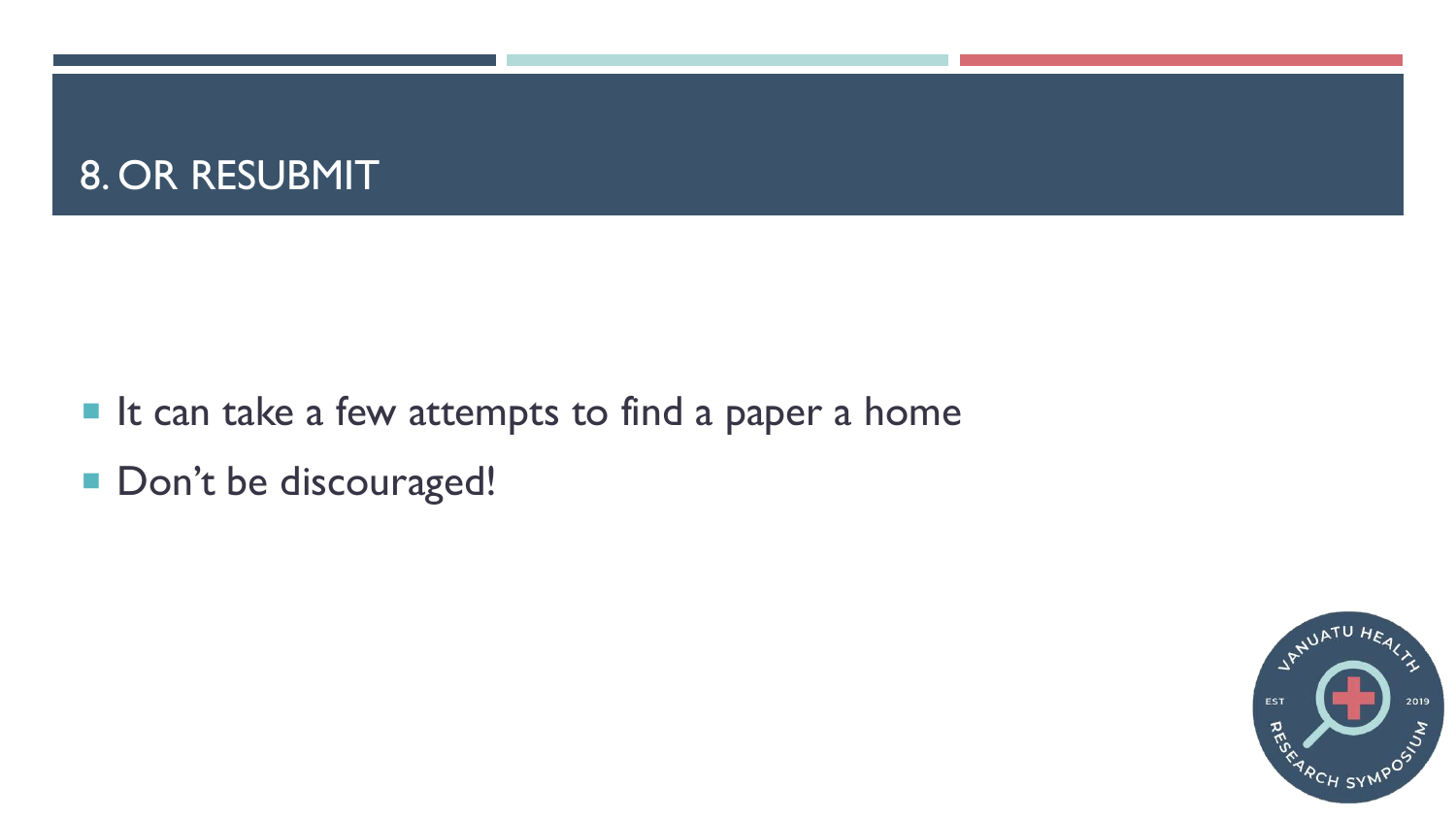# NEXT STEPS

- Mentorship identify a support person
- $\blacksquare$  Make the time  $-$  1-2 hours per week
- "Shut up and write!"
- Workshops?